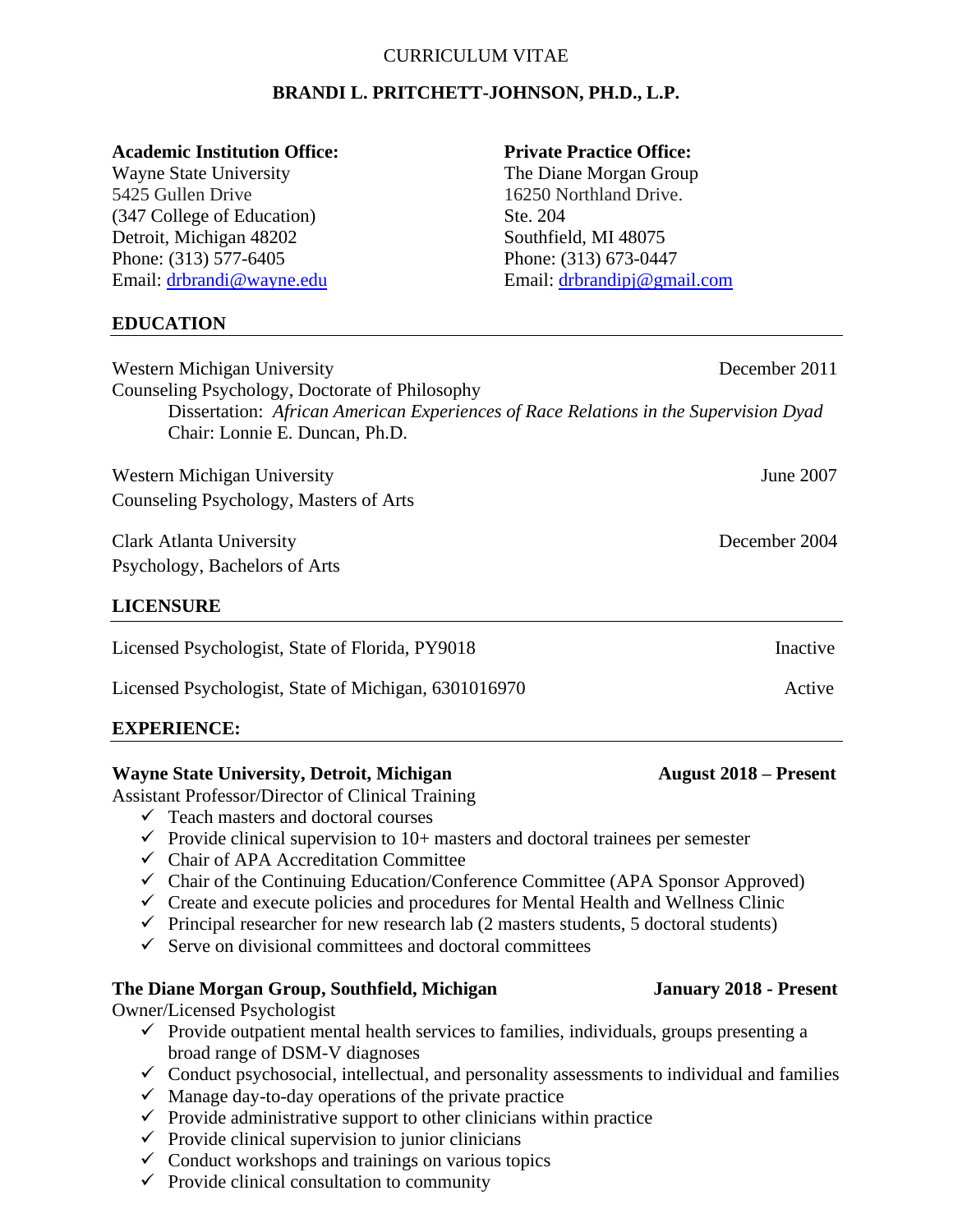- $\checkmark$  Create and execute policies and procedures
- $\checkmark$  Plan and manage a yearly budget

Founder/CEO/Licensed Psychologist

- $\checkmark$  Manage day-to-day operations of 501c3 tax-exempt nonprofit organization
- $\checkmark$  Provide clinical supervision to junior clinicians serving as practicum students enrolled in graduate programs located in Detroit, Michigan and Kalamazoo, Michigan
- $\checkmark$  Conduct workshops and trainings on various topics to the community
- $\checkmark$  Provide clinical consultation to communities and K-12 schools
- $\checkmark$  Create and execute policies and procedures
- $\checkmark$  Plan and manage a yearly budget
- $\checkmark$  Grant Writing (recipient of  $+\$80,000$ )
- $\checkmark$  Organize and facilitate fundraising efforts
- $\checkmark$  Provide therapeutic services to three local communities (Southeast Michigan, Southwest Michigan, and Gainesville, Florida)

## **University of Florida, Gainesville, Florida August 2011 – January 2017**

Counseling and Wellness Center

Clinical Assistant Professor/ASPIRE Coordinator

- $\checkmark$  Provided individual and group counseling
- $\checkmark$  Conducted triage and crisis counseling
- $\checkmark$  Provided clinical and organizational consultation and outreach
- $\checkmark$  Advised practicum trainees and pre-doctoral interns re: consultation projects
- $\checkmark$  Provided clinical supervision for practicum trainees and pre-doctoral interns
- $\checkmark$  Conducted program evaluation and research on clinical outcomes and consultation projects
- ✓ Served as graduate faculty member for African American Studies Department and Psychology Department
- $\checkmark$  Taught clinical supervision and consultation course for doctoral students
- $\checkmark$  Created and provided group supervision for pre-doctoral interns (Diversity Process) Series)
- $\checkmark$  Appointed as Chair/Member of numerous search committees within Student Affairs program
- ✓ Appointed as Member of Bias Education Response Team, Florida Opportunity Scholars, and Black Student Affairs Task force
- $\checkmark$  Served as Co-Advisor of AWARE peer support group
- $\checkmark$  Co-created virtual anti-racism/social justice allyship training entitled, Best Allyship Movement (B.A.M.)
- $\checkmark$  Co-chaired doctoral dissertation committee
- $\checkmark$  Advisement of L.A.D.I.E.S undergraduate organization
- $\checkmark$  Created and moderated Inaugural (university wide) Social Justice Summit

Counseling and Psychological Services Counselor (Pre-doctoral Internship)

- $\checkmark$  Provided individual and group counseling
- $\checkmark$  Conducted triage and crisis counseling
- $\checkmark$  Provided clinical and organizational consultation and outreach
- $\checkmark$  Provided clinical supervision for practicum trainees and pre-doctoral interns

## **Ohio University July 2010 - July 2011**

## **Future 4 Teens July 2006 – Present**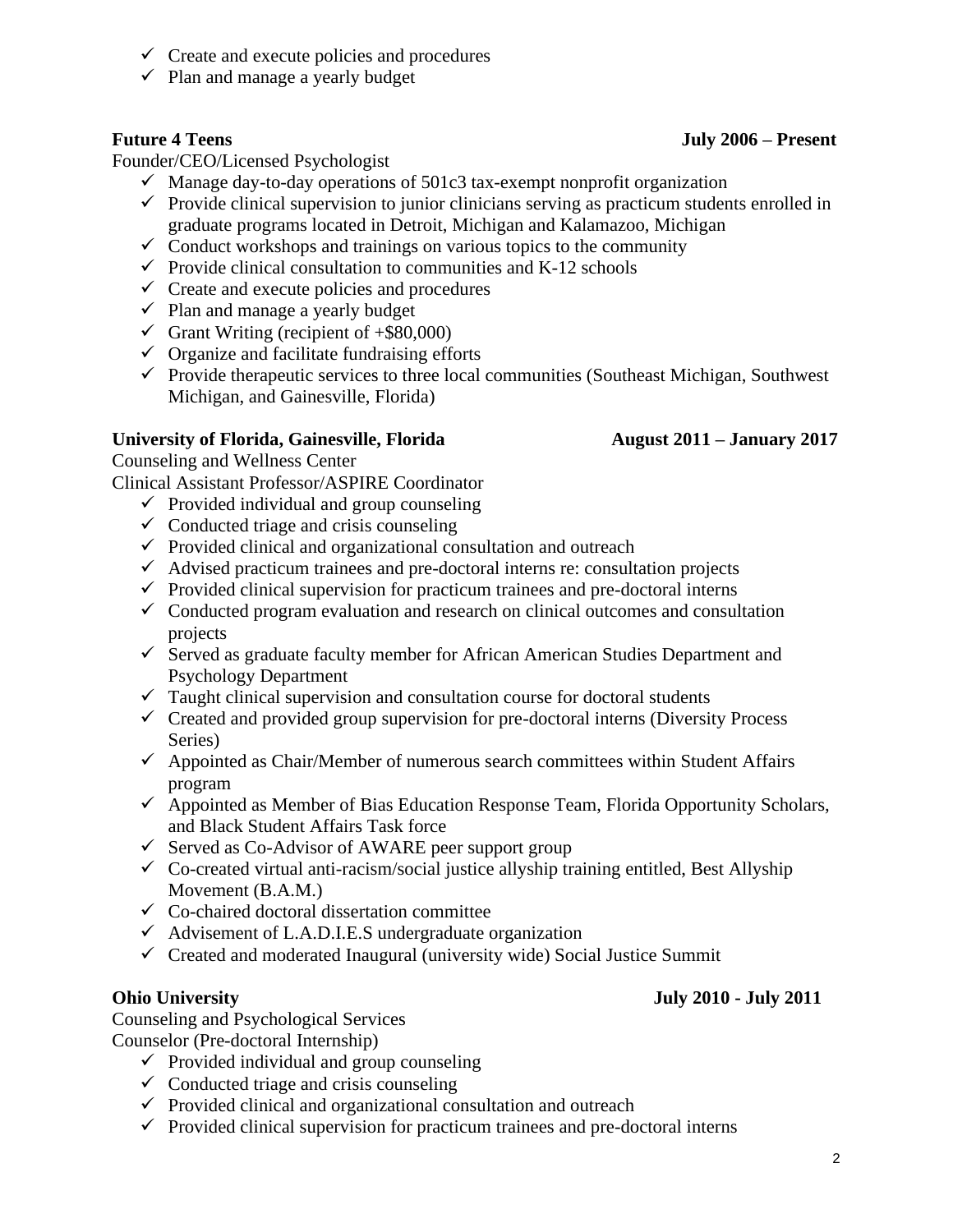- $\checkmark$  Engaged in specialized training re: trauma/sexual assault
- $\checkmark$  Engaged in specialized training re: alcohol and other drugs (AOD)
- $\checkmark$  Consultation project with Office of Minority Student Retention

## **Kalamazoo College September 2009 – June 2010**

Counseling and Testing Center Counselor

- $\checkmark$  Provided individual and group counseling
- $\checkmark$  Conducted psychological assessments
- $\checkmark$  Created therapy group for African American/Black college women

## **Western Michigan University June 2008 – June 2010**

Graduate Student Advisory Committee (GSAC) Doctoral Associate – Chairperson

- $\checkmark$  Program development for undergraduate and graduate students
- $\checkmark$  Advocacy for graduate students at the university, state, and national levels
- $\checkmark$  Organized lobbying and advocacy events
- $\checkmark$  Developed social, professional development, and outreach programs
- $\checkmark$  Managed and annual budget
- $\checkmark$  Appointed to serve on university councils and committees including WMU Board of Trustees and Higher Learning Commission Steering Committee
- $\checkmark$  Organized the editorial duties of the Hilltop Review, a peer-review journal of graduate student research

## **Michigan State University/**

### **Kalamazoo Center for Medical Studies July 2009 – December 2009**

Assessment/Evaluation Counselor

- $\checkmark$  Provided psychological assessment and case consultation
- $\checkmark$  Engaged in integrative report writing
- $\checkmark$  Conducted clinical review and consultation with parents/guardians and academic institutions

Graduate Student Recruitment & Retention - Doctoral Associate Graduate Student Recruitment & Retention – Graduate Assistant

- $\checkmark$  Created, organized, and implemented visitation and recruitment events such as the HBCU Visitation program
- $\checkmark$  Conducted program/event evaluations
- $\checkmark$  Provided outreach to university students

## **Lake Michigan College January 2008 – June 2008**

Adjunct Instructor

- $\checkmark$  Provided distance learning and traditional in-class instruction to advanced seniors and first year junior college students during an Introduction to Psychology course
- $\checkmark$  Developed course material
- $\checkmark$  Providing advisement to students

## **Morgan Park Counseling & Psychological Services May 2007 – December 2007** Counselor

### **The Graduate College January 2006 – June 2008**

3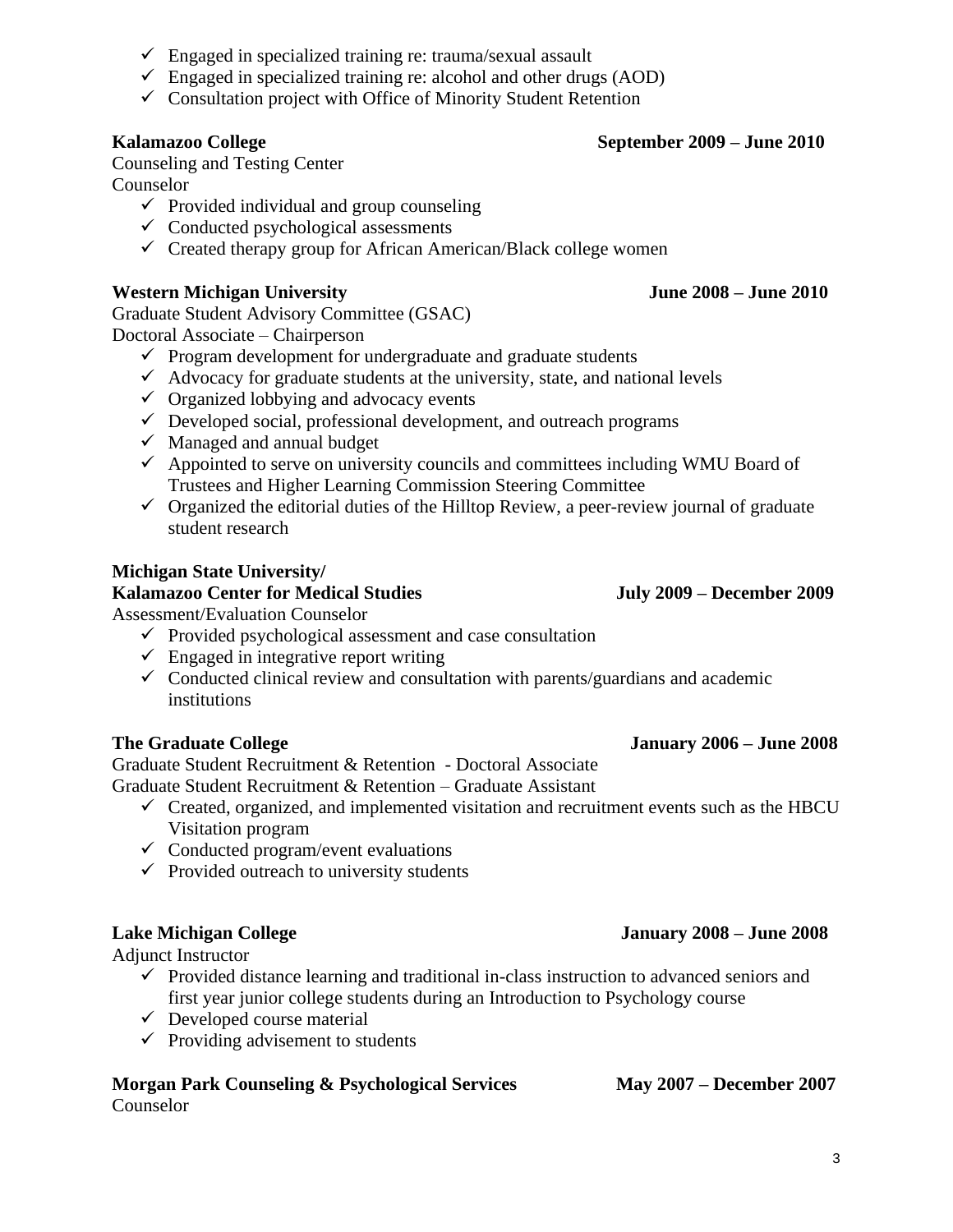### $\checkmark$  Provided individual therapy community members and residents of a long-term care facility

- $\checkmark$  Conducted support groups for families of long-term care residents
- $\checkmark$  Conducted brief psychosocial assessments

## **Gear Up Counseling Services September 2006 – June 2007**

W.K. Kellogg Middle School

Counselor (Sept. 2006-June 2007)

- ✓ Developed and co-facilitated support and therapy-based groups
- $\checkmark$  Provided individual counseling
- $\checkmark$  Provided parent consultation
- $\checkmark$  Provided academic advisement
- $\checkmark$  Provided crisis intervention support

## **Advantage Management Group February 2005 – January 2007**

## Manor of Novi

Manor of Farmington Hills

Program Manager/Post Admissions Liaison

- $\checkmark$  Coordinated in-service trainings for nursing and support staff
- $\checkmark$  Oversite of therapeutic resident programs such as Fine Dining and Fine Bathing
- $\checkmark$  Developed outreach program for families of patients, entitled PAL for two local nursing homes
- $\checkmark$  Managed monthly training and special events for two local nursing homes
- $\checkmark$  Created newsletters
- $\checkmark$  Provided therapeutic support services

## **Phoenix (Alternative) High School September 2005 – June 2006**

Counseling Intern

- $\checkmark$  Co-coordinated volunteer and service learning placement
- $\checkmark$  Provided workshops, seminars, group discussions
- $\checkmark$  Provided academic/guidance counseling and conflict resolution support

## **Advantage Management Group May 2004 – August 2004**

Long Term Care Summer Internship Program

- $\checkmark$  Developed programs and evaluation measures for Alzheimers residents/patients
- $\checkmark$  Created two programs for residents Fine Dining and Fine Bathing

## **Atria Buckhead Assisted Living June 2003 – December 2004**

Resident Events Assistant Coordinator Resident Events Program Assistant

- $\checkmark$  Scheduled and facilitated events for the residents
- $\checkmark$  Provided resident move-in orientation
- $\checkmark$  Coordinated family visitation events

## **Oakland County Youth Assistance May 2004 – August 2004**

Summer Youth Counselor

- $\checkmark$  Facilitated weekly workshops and discussions with adolescent girls
- $\checkmark$  Scoring and interpretation of various psychological inventories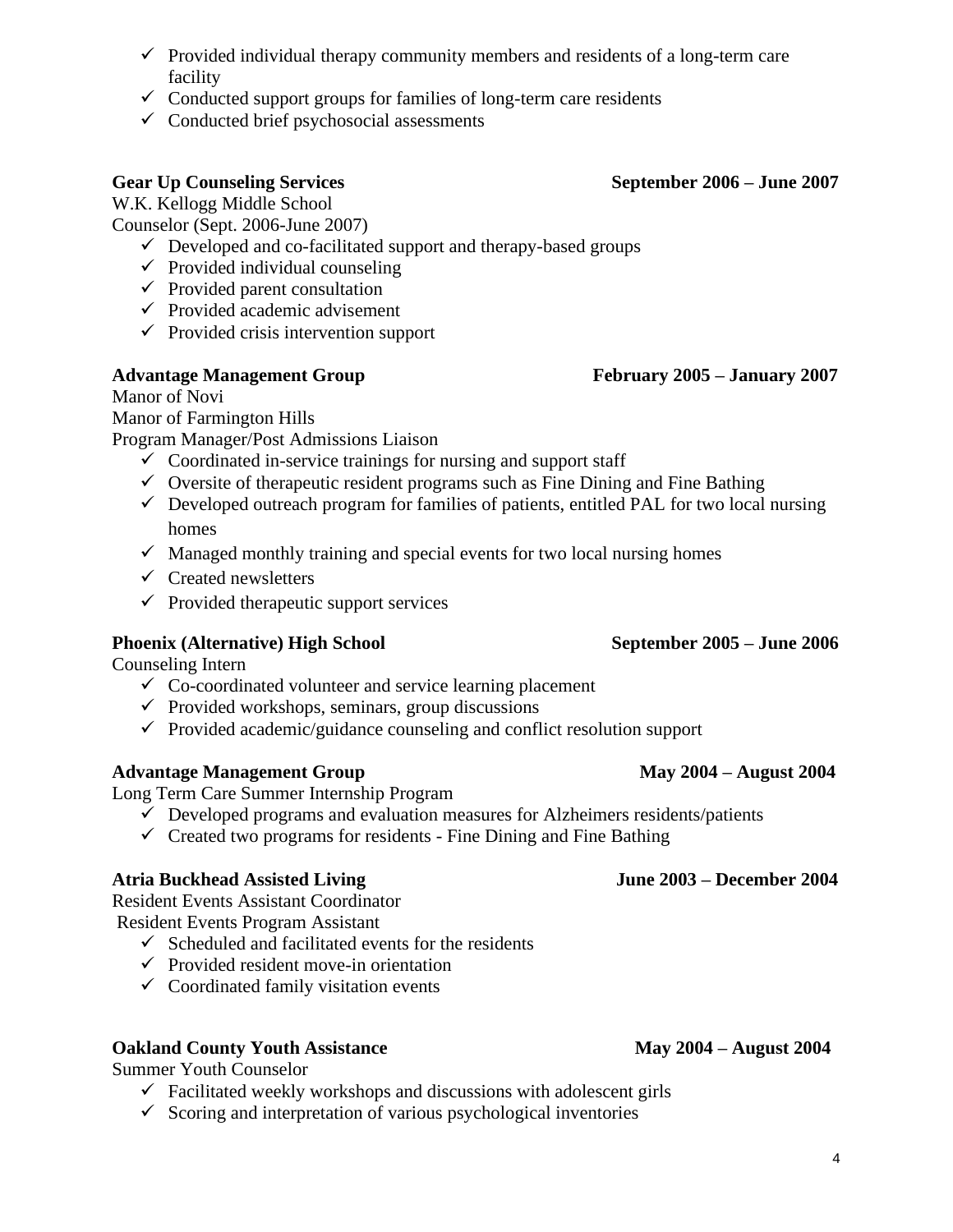## **Yvonne Pennington, Ph.D. September 2003 – May 2004**

Internship-Counselor in Training

- 
- $\checkmark$  Co-facilitated parenting workshops and discussions
- $\checkmark$  Scoring and interpretation of various psychological inventories

## **Georgia Regional Hospital January 2004 – April 2004**

Internship-Counselor in Training

 $\checkmark$  Developed focus groups and psycho-education groups for males and females in the adolescent unit at a local psychiatric facility

## **WORKSHOPS/PRESENTATIONS:**

| * is a non-exhaustive list                                                                                                                            |                    |
|-------------------------------------------------------------------------------------------------------------------------------------------------------|--------------------|
| <b>Black Mental Wellness</b><br>Beauty Shop: Black Women and Mental Health                                                                            | November 2020      |
| <b>Big Brothers Big Sisters of Metropolitan Detroit, MI</b><br>Mental Health 101                                                                      | <b>April 2020</b>  |
| <b>Detroit Metro Convention and Visitors Bureau</b><br>Connecting with your Physical, Spiritual, and Mental Health                                    | <b>July, 2020</b>  |
| <b>Association of Black Psychologist Convention, Las Vegas, NV.</b><br>Introducing L.E.G.A.C.Y: A Rights of Passage Initiative for Youth              | <b>July 2015</b>   |
| Boys and Girls Clubs of America Keystone Conference, Orlando, FL<br>Teens in Crisis                                                                   | <b>April 2015</b>  |
| Boys and Girls Club of Alachua, Gainesville, FL<br>Missing You: Grief & Loss                                                                          | <b>March 2015</b>  |
| Gainesville High School, Gainesville, FL<br>Women and Black History                                                                                   | February 2015      |
| <b>SEC Mentoring Project, Florida</b><br>Presenter for 1.5 hrs. at each of 5 Florida High Education Institutions<br>Self-Esteem                       | April – May $2015$ |
| University of South Florida Counseling Center, Tampa, FL<br>Presenter for 3 hr. CE<br>Adopting a Social Justice Framework and Meeting Clinical Demand | September 2013     |
| PACE Girls School, Gainesville, FL<br>Training in Social Justice                                                                                      | <b>August 2013</b> |
| Standing in the Gap Christian Women's Conference, Milwaukee, WI<br>Wellness in the Black Community                                                    | <b>April 2013</b>  |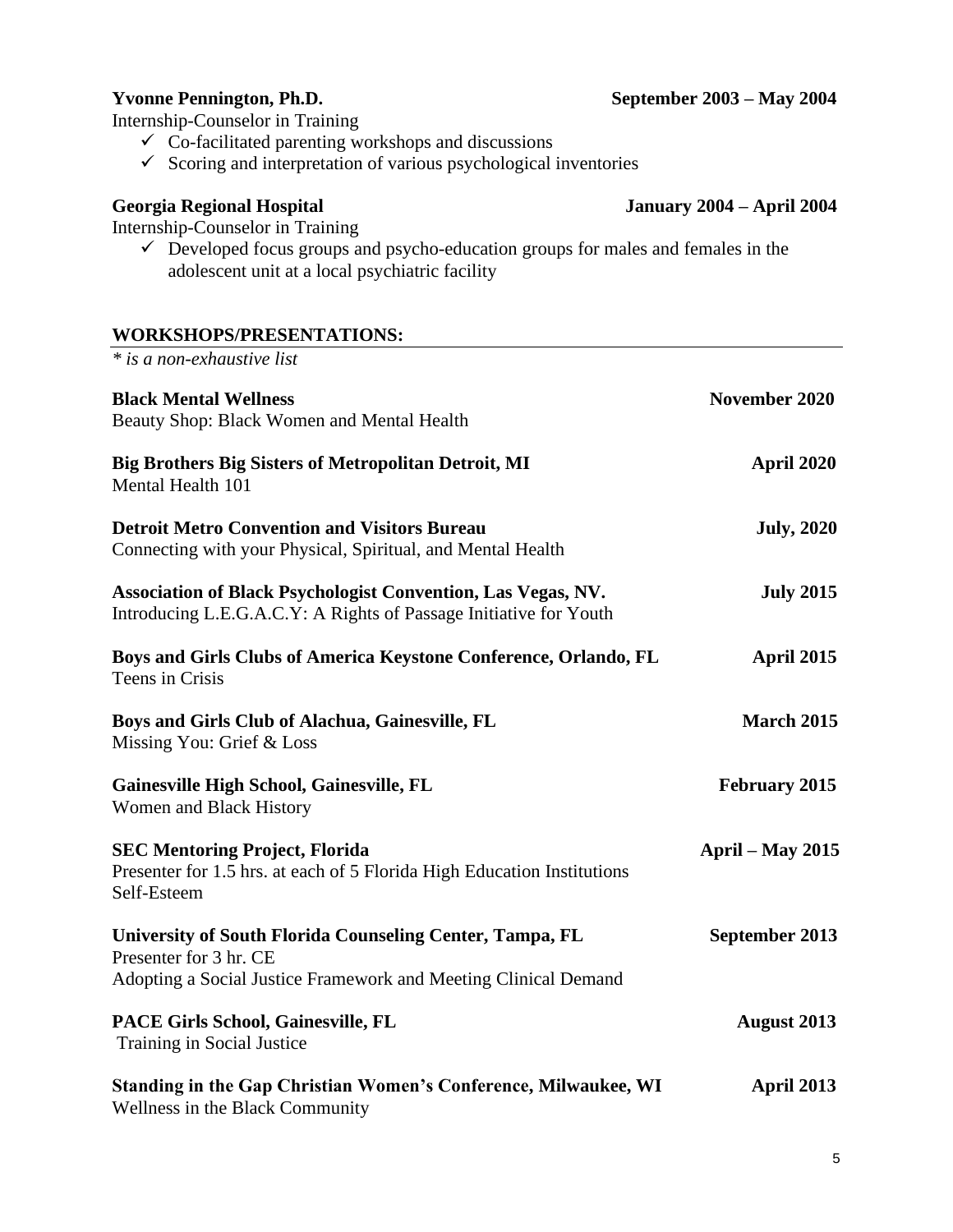## **Black Student Leadership Conference, Gainesville, FL January 2012**

Perception is Everything: You can't determine the color of your skin but you can determine your legacy

## Aurora Girls High School, Soweto, South Africa **August 2006**

A Future 4 Teens Workshop Series

## **PUBLICATIONS & CONFERENCES**

- McLeod, D. & Pritchett-Johnson, B. (In Review). Why it Didn't Work: Innovative Interventions for African American/Black Mental Health Help Seeking. Manuscript in review by *Cultural Diversity and Ethnic Minority Psychology*
- Pritchett-Johnson, B. & Forrest, L. (2020). Counseling Psychology at 75 Years: Conversations with APA Presidents about Shared Identity, Social Change, and Liberation. Invited Co-Moderator. Virtual symposium conducted at Counseling Psychology Conference
- Pritchett-Johnson, B. & Jones, M. (2020). Future for Teens: A community-based therapeutic model for African American Youth. *Journal for Specialists in Group Work.*
- Jones, M., & Pritchett-Johnson, B. L. (2018). "Invincible Black Women": A culturally-informed group intervention with Black college women. *Journal for Specialist in Group Work*.
- Jones, M., Lee, K. M., Pritchett-Johnson, B., & Buchanan, A. (2017). Invincible Black Women: A group intervention with Black college women. *Group therapy with diverse college women.* Symposium conducted at the meeting of the American Psychological Association 125th Annual Convention, Washington, D.C.
- Pritchett-Johnson, B.L. (2017). Healing after Heartbreak. Interview as Expert Psychologist for Metro Parent Detroit Magazine.
- Pritchett-Johnson, B.L. (2016). My Brothers Keeper: The Silent Suffering of Black Boys. Column for Black Doctor.org
- Pritchett-Johnson, B.L. (2016). Black People DO Go to Therapy. Column for BlackDoctor.org.
- Pritchett-Johnson, B.L. (2015). Breaking the Taboo of Selfishness: A Case for Self-Care. Column for BlackDoctor.org.
- Pritchett-Johnson, B.L. and Nolan, S. (2014). *Diversity Process Series: A Training Tool.* Roundtable conducted at American Psychological Association 121st Annual Convention, Washington, D.C.
- Pritchett-Johnson, B.L. (2013). *A Social Justice Movement: Meeting Clinical Demand*. The Association for University and College Counseling Center Outreach Conference
- Pritchett-Johnson, B.L. and Duncan, L. (2012). *African American Experiences of Race Relations in the Supervision Dyad.* Poster presentation at the 120th American Psychological Association Annual Convention, Orlando, FL.

Pritchett, B.L., Amos, B., Colles, K., and Littleton, B. (2010). *Using an African-Centered*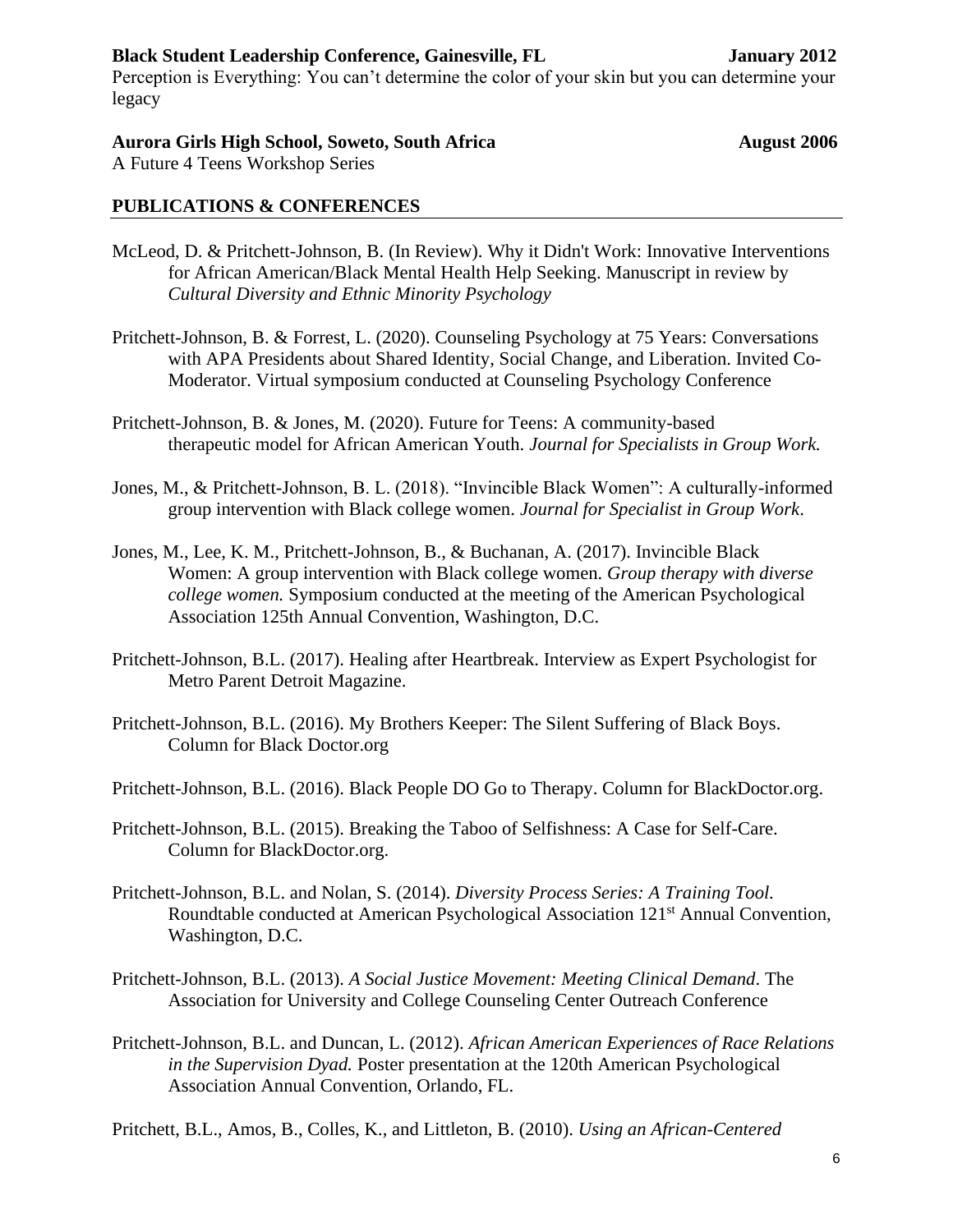*Perspective: Training and Ethical Implications.* Poster session presented at the 118th American Psychological Association Annual Convention, San Diego, CA.

- Pritchett, B. L. (2009). *Social and Afrocentric Perspectives of Race Relations in the Supervision Experience.* Poster session presented at the 41st International Association of Black Psychologist Conference, Atlanta, GA.
- Pritchett, B.L., Duncan, L.E., and Milo, C.A. (2009). *Racial Identity Development in the Supervision Experience.* Round table presented at the 2009 Great Lakes Regional Conference, Muncie, IN.
- Pritchett, B.L. (2008). *Parental Involvement: A Mediating Factor in the Role of Hip Hop on SelfEsteem among African American Adolescent Females.* Symposium presented at the 18th Annual SCOR Conference, Ann Arbor, MI.
- Clark, B. S and Pritchett, B.L. (2008). *Spiritual, Cultural, and Psychological Barriers: The Dilemmas Faced by African American Clergy when Seeking Help for Stress and Depression.* Poster presented at 2008 Great Lakes Regional Conference, Grand Rapids, MI.

### **PROFESSIONAL SERVICE ACTIVITIES & AFFILIATIONS**

### **Member at Large: African American Slate**

Division 45: Society for Psychological Study of Culture, Ethnicity, and Race American Psychological Association

### **National Finalist**

American Heart Association EmPOWERED to Serve Urban Health Business Accelerator

## **Editorial Board Member**

The Counseling Psychologist

**Invited Clinical Expert** For My Man TVOne

**Monthly Co-Host**  Need To Talk 90.9 FM Radio Detroit

**Monthly Co-Host**  Can You Relate WRCJ 90.9 FM Radio Detroit

**Affiliate/Jegna (Mentor)**  Association of Black Psychologist

**Invited Clinical Expert**  WJLB 98 FM Radio Detroit Mental Wellness in the Black Community